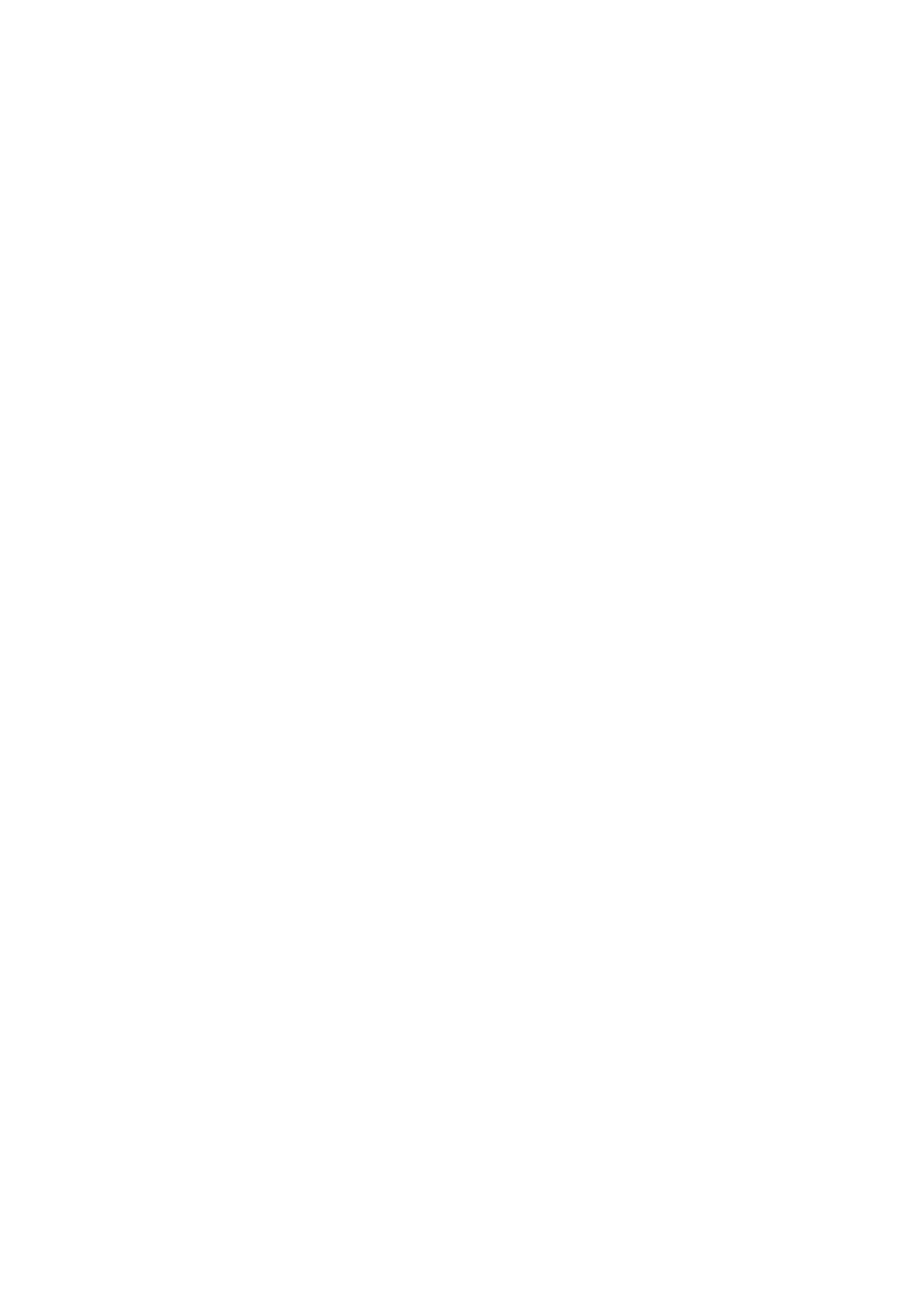## **THE HYPO-OSMOTIC SWELLING TEST IN FRESH GARUT RAM SPERMATOZOA**

**W. M. M. Nalley<sup>1</sup> and R. I. Arifiantini<sup>2</sup>**

*<sup>1</sup>Faculty of Animal Science, Nusa Cendana University, Jln. Adi Sucipto Penfui Kupang, East Nusa Tenggara-Indonesia <sup>2</sup>Faculty of Veterinary Medicine, Bogor Agricultural University, Darmaga Campus, Bogor 16680 - Indonesia Corresponding E-mail: nalleywm@yahoo.co.id*

*Received October 15, 2013; Accepted November 27, 2013*

### **ABSTRAK**

Penelitian ini bertujuan untuk menentukan waktu optimum untuk pengujian membran plasma yang utuh (MPU) pada sperma domba garut setelah inkubasi pada larutan hypo-osmotic. Sebanyak 24 ejakulat dari 8 ekor semen domba garut yang telah dewasa kelamin dikoleksi menggunakan vagina buatan. Semen dievaluasi secara makroskopis selanjutnya dilakukan pengujian MPU dengan mengambil 10 µL semen segar dan dimasukkan ke dalam 2 mL larutan hypo-osmotic kemudian diinkubasi pada suhu 37<sup>o</sup>C selama 1 jam. Sample dievaluasi setiap 15 menit dengan menghitung 200 sperma yang bereaksi (coil) dan yang tidak bereaksi dari lima lapang pandang. Hasil penelitian menunjukkan waktu optimal pengujian MPU menggunakan larutan hypo-osmotic adalah 30 menit dan tidak ada perbedaan antar 8 domba jantan yang digunakan

*Kata Kunci : Keutuhan membran plasma, Semen domba garut, HOS test*

## **ABSTRACT**

The study was aimed to determine the optimal time to evaluate the maximum numbers of swollen sperm after expose to hypo-osmotic solution for testing membrane integrity in fresh garut ram semen. A total of 24 ejaculate samples from eight sexually mature garut ram were collected using artificial vagina. After macroscopic evaluation, 10  $\mu$ L undiluted semen was gently mixed in each of the 2 mL hypoosmotic solution and incubated at  $37^{\circ}$ C for 1 hour. Two hundred of coil and non-coiled sperm were observed from five different fields every 15 minutes. Results demonstrated that the maximum percentage of coiling sperm positive to HOS test was at 30 minutes and no differences among 8 garut rams used.

*Keywords: hypo-osmotic swelling test, garut rams semen, membrane integrity*

## **INTRODUCTION**

The plasma membrane surrounds the entire sperm cell holding together its organelles and intracellular components. Viable sperm are defined as cells that possess an intact plasma membrane. Membrane integrity is a fundamental requisite for sperm viability and for the success of fertilization. In recent years more attention has been dedicated to study this area. Two tests have been available to evaluate membrane integrity supravital stains and the hypo-osmotic swelling (HOS) test.

The hypo-osmotic swelling test has proved to be a good tool for evaluating the membrane integrity of sperm of various domestic animals including bull (Revell and Mrode, 1994; Rota *et al.,* 2000; Brito *et al.,* 2003; Bacinoglu *et al.,* 2008; Padrik *et al.,* 2012), stallion (Neild *et al.,* 1999; Nie and Wenzel, 2001; Eshleman and Pinto, 2010), and boar (Vazquez *et al.,* 1997; Perez-Llano *et al.,* 2001, 2003; Yeste *et al.,* 2010), dog (Dobranić *et al.,* 2005; Tomislav *et al.,* 2005), buck (Fonseca *et al.,* 2005; Leboeuf *et al.,* 2006), deer (Nalley, 2011) and rabbit (Amorim *et al.,* 2009). Each species of animal contains a different membrane composition (Miller *et al*., 2005), therefore the characteristics of membranes that affect their sensitivity include the response to hypo-osmotic solution is different.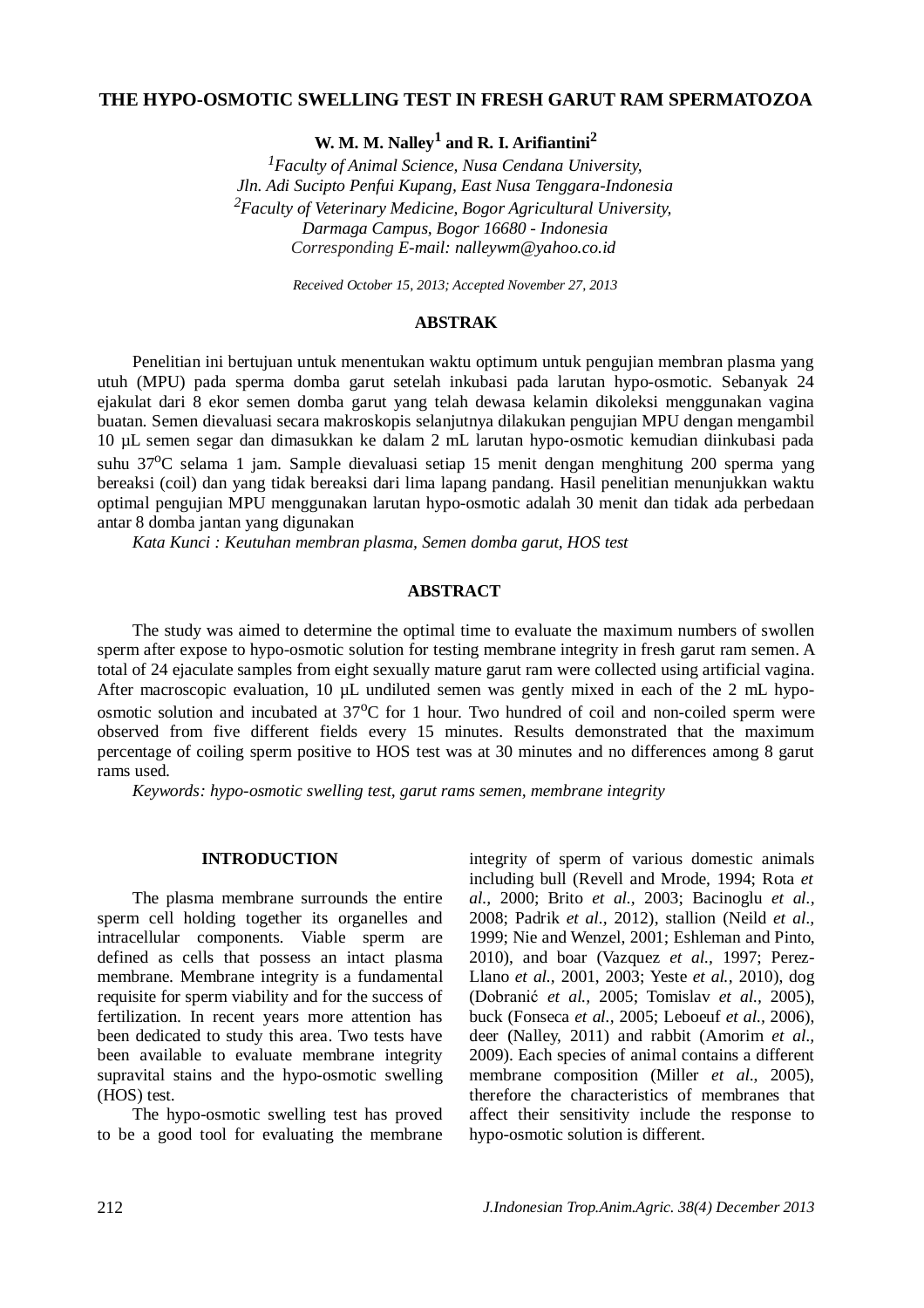When sperm encounter hypo tonic environments, they react to hypoosmolality by developing bent or curled of sperm tails due to the influx of water during reestablishment of osmotic equilibrium. In the classic HOS test this property is used to characterize membrane integrity (Jeyendran *et al.,* 1984). However, a wide range of animal cell types, including sperm, are able to maintain their volume after osmotic shock, thereby avoiding the consequences of excessive volume changes (Lang *et al.,* 1998).

Since there were differences among sperm membrane composition, the percentage of sperm cells response to HOS test varies highly in its degree. The present study aimed to determine the optimal time to evaluate maximum numbers of swollen/coiling sperm of fresh garut ram semen after expose to hypo-osmotic solution in for membrane integrity testing.

## **MATERIALS AND METHODS**

#### **Semen Collection and Evaluation**.

Twenty four ejaculates (8 ram, 3 sample per ram) were collected using an artificial vagina, in the presence of oestrous ewe. Semen samples were placed in a water bath at 32°C. Immediately after the collection, semen volume, pH, color, consistency, mass activity, sperm motility, viability, sperm concentration, and percentage of sperm with morphologic abnormalities were evaluated according to standard procedures (Arifiantini, 2012).

#### **Hypoosmotic swelling test**

The hypoosmotic solution (150 mOsm/L) was prepared by dissolving 7.35 g sodium citrate  $(Na<sub>3</sub>C<sub>6</sub>H<sub>5</sub>O<sub>7</sub>$ .2H<sub>2</sub>O) and 13.51 g fructose 7.35g in 1000 mL of distilled water (Jeyendran *et al.*, 1984). The solution was stored at  $4^{\circ}$ C till used. A volume of 10 uL undiluted semen was gently mixed in each of the 2 mL hypo-osmotic solution and incubated at 37<sup>o</sup>C for 1 hour. Numbers of swollen sperm was observed every 15 minutes; a drop of incubated suspension was placed on a glass slide, covered with coverslip and examined at under a microscope at 400 x magnification. At least 200 sperm cells on each slide were counted randomly.

### **Statistical Analysis**

Data presented as the mean and standard deviations (SD) were analyzed by a one way

analysis of variance (ANOVA). Statistical significance was set at  $P < 0.05$  (Santoso, 2003)

#### **RESULTS AND DISCUSSION**

The characteristics of the ejaculates collected for analyses are reported in Table 1 mean values recorded for semen quality parameters were in agreement with standard reproductive performance of ram.

At the beginning of the incubation period (0 minutes) sperm not affected by hypo-osmotic solution, coiling seen only  $15.29 \pm 0.88\%$ . The mean percentages of sperm with intact membrane determined by the HOST 15 min, HOST 30 min, HOST 45 min and 60 min were  $38.16 \pm 3.89$ , 69.47  $\pm$  2.78, 42.85  $\pm$  4.30 and 29.95  $\pm$  3.80 respectively. Ram sperm appeared to suffer increasing coiling from 15 to 30 minutes, and reached maximum values at 30 minutes and coiling began to decrease after 45 minute (Table 2).

The sperm plasma membrane is susceptible to damage caused, for example, by osmotic stress or lipid peroxidation. The physical pressure from osmotic stress results in membrane damage, but, if the limits to membrane integrity were not exceeded, the plasma membrane will respond, behaving as an ideal osmometer. The hypoosmotic Swelling test is based on that principle. Thus, when samples are places in a hipoosmotic solution sperm with intact and functional membranes will swell and present typical coiled tails.

Table 1. Characteristic of Garut Ram Semen

| Semen Variable                                      | $Mean \pm SD$    |          |
|-----------------------------------------------------|------------------|----------|
| Volume (mL)                                         | $0.65 \pm$       | 0.32     |
| pH                                                  | $6.31 \pm 0.29$  |          |
| Color                                               | milky to cream   |          |
| Consistency                                         |                  | moderate |
| Mass activity                                       | $2.91+$          | 0.20     |
| Sperm motility (%)                                  | $72.92 \pm 4.08$ |          |
| Sperm viability (%)                                 | $84.14 \pm 5.28$ |          |
| Sperm concentration ( $x10^6$ / mL) 3052.08± 692.11 |                  |          |
| Total sperm number $(x10^6)$                        | 1998.86±1204.27  |          |
| Sperm abnormality (%)                               | $6.18 \pm 2.04$  |          |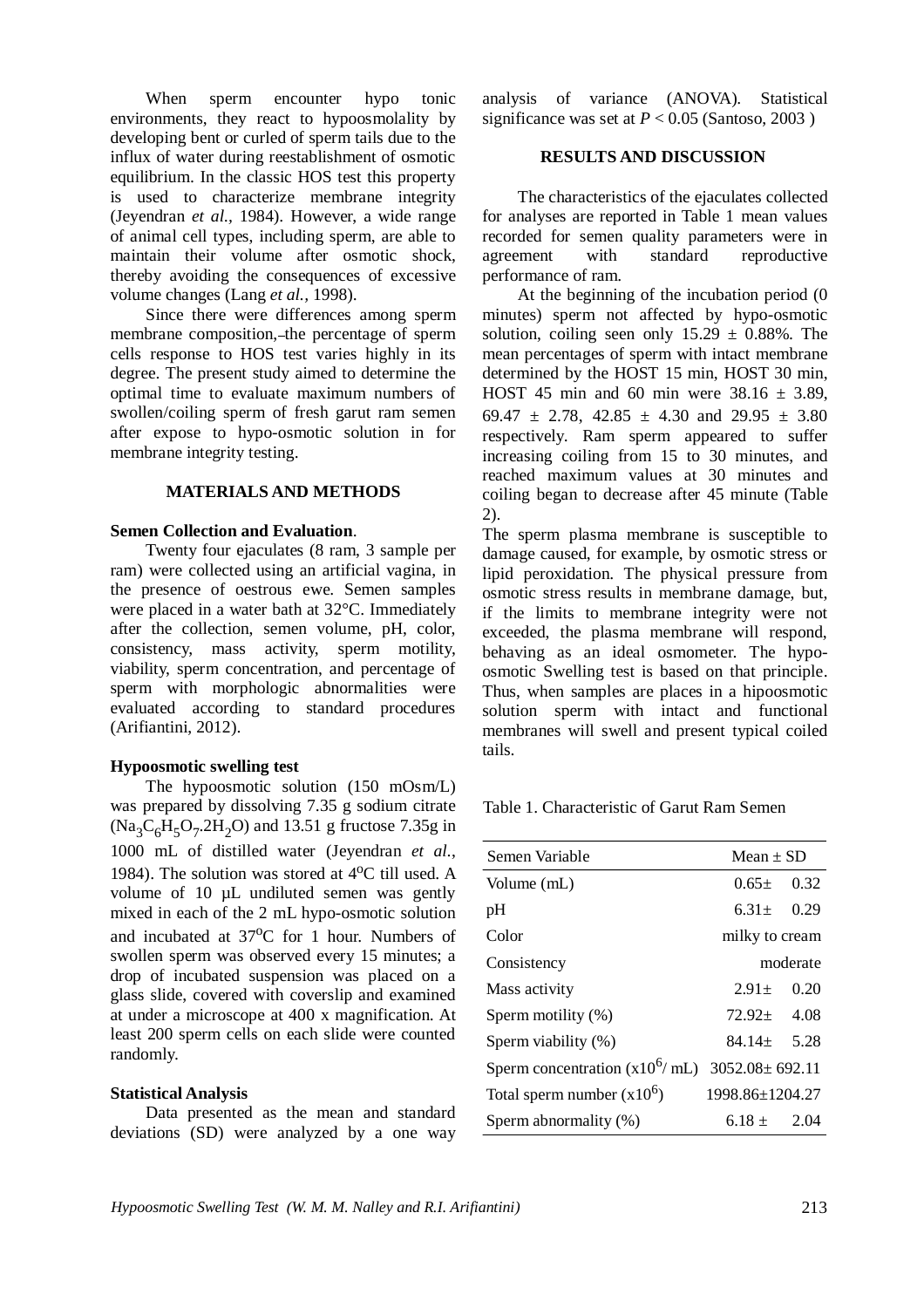Table 2. Percentages of Swollen Sperm (8 Ram) Subjected to HOST during One Hour Incubation Period at  $37^{\circ}$ C

|                                                                                                                | Time (minute) |  |    |    |    |  |
|----------------------------------------------------------------------------------------------------------------|---------------|--|----|----|----|--|
|                                                                                                                |               |  | 30 | 45 | 60 |  |
| % Swollen Sperm $15.29 \pm 0.88^e$ $38.16 \pm 3.89^e$ $69.47 \pm 2.78^a$ $42.85 \pm 4.30^b$ $29.95 \pm 3.80^d$ |               |  |    |    |    |  |

Different superscript at the same raw indicate significant differences ( $p < 0.05$ )



Figure 1. Average Percentage of Total Coiling in Fresh Ram Sperm (200 Cells Counted per Sample) Exposed to Hypoosmotic Solution for 60 Minutes

As with other domestic species, garut ram sperm had a similar pattern of swelling when exposed to a hypoosmotic medium. An important property of the sperm cell membrane is its ability to permit selective transport of molecules. When exposed to hypoosmotic conditions, water will enter the sperm cell in an attempt to reach osmotic equilibrium.

In reacting to the sperm, HOS test is an influx of water into the interior of cells and consequent alteration of cell volume and plasma membrane and causes a folding of the flagellum. Sperm with intact membranes absorb water and swell by increasing in volume to establish equilibrium between the fluid compartment within the sperm and the extracellular medium due the biochemically-active sperm. The hypo-osmotic swelling test is inexpensive and easy to perform,

and evaluate a fundamental characteristic of the plasma membrane.

In this research no difference was observed between rams after HOS test was carried out for 60 minutes at  $37^{\circ}$ C (Figure 1), and the best time to evaluate HOS test for fresh semen of ram sperm was at 30 minutes incubation this finding was agreement with Vazquez *et al.* (1997) in boar semen 30 minutes incubation was the best compare to 5, 60 or 120 minutes. The incubation time to evaluate membrane integrity with hypoosmotic solution is deferred among researchers. Amorim *et al.* (2009), Nur *et al.* (2005), Lodhi *et al.* (2008), Eshleman and Pinto (2010) and Padrik *et al.* (2012) proposed 1 hour incubated in rabbit, goat, buffalo, equine and bovine semen. Leboeuf *et al.* (2006) and Rota *et al.* (2000) only 5 minutes in goat and bovine semen. Nie and Wenzel (2001)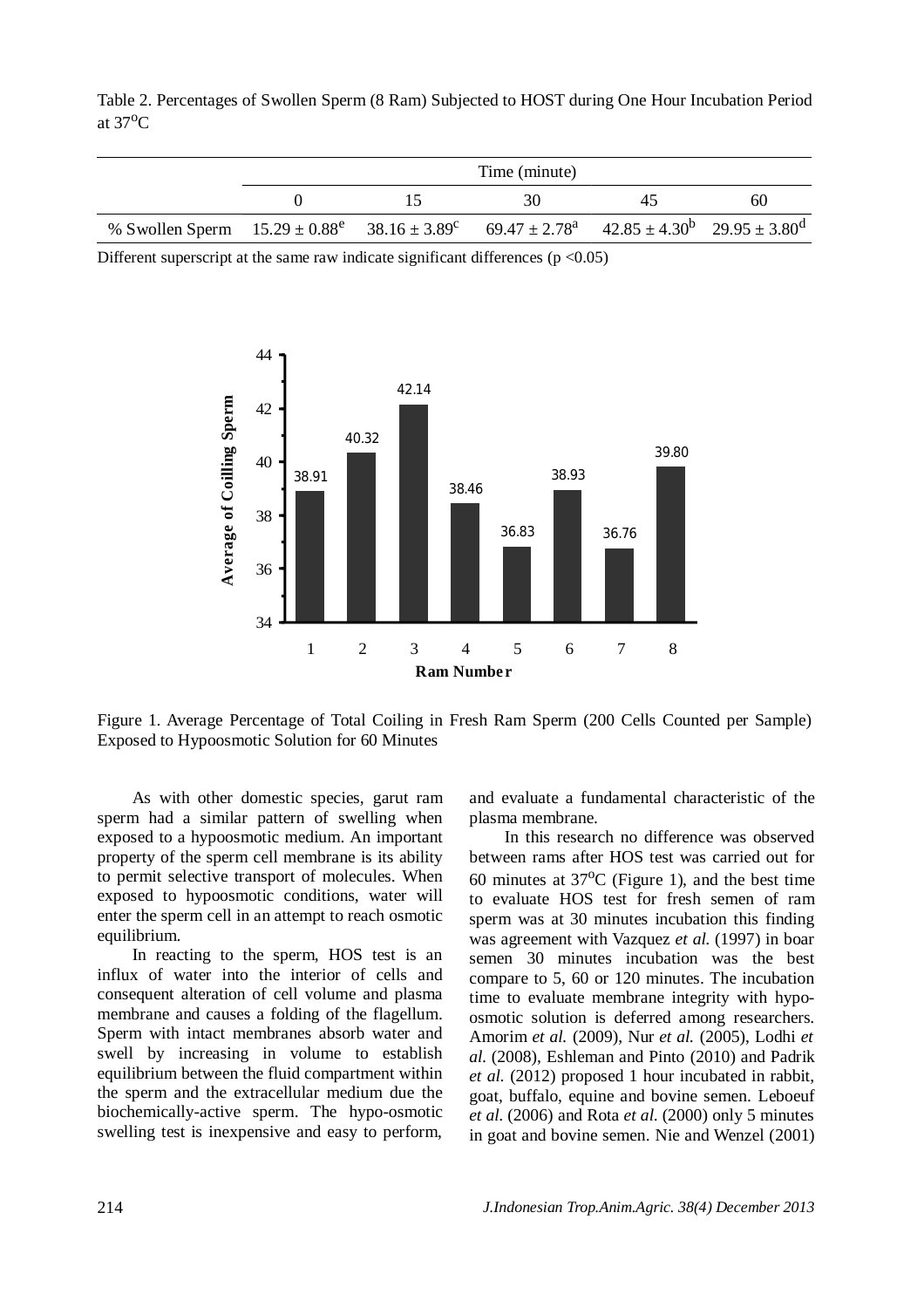reported no differences between 1 or 60 minutes in Contras Eshleman and Pinto (2010) reported 1 minutes was better than 60 minutes in stallion semen.

The incubation time seem to be not the only factor influencing the number of coiling sperm. The osmolarities of hypo-osmotic solution affect the number of coiling sperm tail. The best osmolarities solutions was 60 mOsm/L was found for rabbit sperm (Amorim *et al.,* 2009), 125 mOsm/L for goats semen (Fonseca *et al.,* 2005), 100 mOsm/L for dog sperm (Tomislav *et al.,* 2005), 25 to 100 mOsm/L for horse sperm (Neild *et al.,* 1999) and 150 mOsm/L for cattle, human and swine's (Revell and Mrode, 1994; Jeyendran *et al.,* 1984; Vazquez *et al.,* 1997). According to Petrunkina *et al*. (2007), sperm cell able to maintain their cellular functionality in the face of such osmotic changes, sperm of several mammalian species (boar, mouse, bull, human) have been found to exhibit volume regulatory abilities, particularly regulatory volume decrease (RVD) in response to hypotonic challenge and after exposure to hypertonic conditions, the cells are able to recover their volume after initial shrinking, a process known as regulatory volume increase.

In this research the maximum coiled sperm  $(69.47 \pm 2.78\%)$  on 150 mOsm/L demonstrated at 30 minutes after incubation, and decreased after 45 (42.85  $\pm$  4.30%) and 60 minutes (29.95  $\pm$ 3.80%). This fenomenon explaine that the RVD of ram sperm demonstrated at that time. Since the osmolarities of hypo-osmotic solution affect the number of coiling sperm tail, this justifies the need for finding the best time to evaluate maximum response of sperm for membrane integrity when using different solution.

## **CONCLUSION**

The best time to evaluate the garut ram sperm membrane integrity was 30 minutes after incubation.

# **ACKNOWLEDGEMENT**

Authors gratefully acknowledge Bondan, SE., Faculty of Veterinary Medicine, Bogor Agricultural University for technical assistance.

# **REFERENCES**

Amorima, E.A.M.*,* C.A.A. Torres, J.K. Graham,

L.S. Amorima and L.V.L. Santos. 2009. The hypoosmotic swelling test in fresh rabbit spermatozoa. Anim. Reprod. Sci. 111:338- 343.

- Arifiantini I. 2012. Teknik Koleksi dan Evaluasi Semen. IPB Press, Bogor
- Bacinoglu, S., M, Tas, U, Cirit, O.B. Ozdas and K. Ak. 2008. The potential fertility estimation capacity of the hypoosmotic swelling test, the thermal stress test and a modified cervical mucus penetration test in the bovine. Anim. Reprod. Sci. 104:38-46
- Brito, L.F.C., A.D. Barth, S. Bilodeau-Goeseels, P.L. Panich and J.P. Kastelic. 2003. Comparison of methods to evaluate the plasmalemma of bovine sperm and their relationship with in vitro fertilization rate. Theriogenology. 60:1539-1551
- Dobranić, T., M. Samardzija, M. Cergolj and N. Prvanovic. 2005. Determination of membrane integrity of canine spermatozoa. Vet. Arhiv. 75(1):23-30
- Eshleman, K.C. and C.R.F. Pinto. 2010. Simplifying the determination of sperm membrane integrity in stallions with the hypoosmotic swelling test. Anim. Reprod. Sci. 1215:5203-5204.
- Fonseca, J.F., C.A.A. Torres, V.V. Maffili, A.M. Borges, A.D.F. Santos, M.T. Rodrigues and R.F.M. Oliveira. 2005. The hypoosmotic swelling test in fresh goat spermatozoa. Anim. Reprod. 2:139-144.
- Jeyendran, R.S., H.H. Van der Ven and M. Perez-Pelaez. 1984. Development of an assay to assess the functional integrity of the human sperm membrane and its relationship to other semen characteristics. J. Reprod. Fertil. 70:219-228.
- Lang, F., G.L. Busch, M. Ritter, H. Volkl, S. Waldegger, E. Gulbins and D. Haussinger. 1998. Functional significance of cell volume regulatory mechanisms. Physiological Reviews. 78:247-306.
- Leboeuf, B., Y. Le Vern, V. Furstoss, D. Kerboeuf, P. Guillouet and M. Magistrini. 2006. Response of goat sperm to hypoosmotic steps modelled probit analysis. Anim. Reprod. Sci. 91:265-274.
- Lodhi L.A., M. Zubair, Z.I. Qureshi, I. Ahmad and H. Jamil. 2008. Correlation between hypoosmotic swelling test and various conventional semen evaluation parameters in fresh Nili-Ravi Buffalo and Sahiwal cow Bull Semen. Pakistan Vet. J. 28(4):186-188.

*Hypoosmotic Swelling Test (W. M. M. Nalley and R.I. Arifiantini)* 215